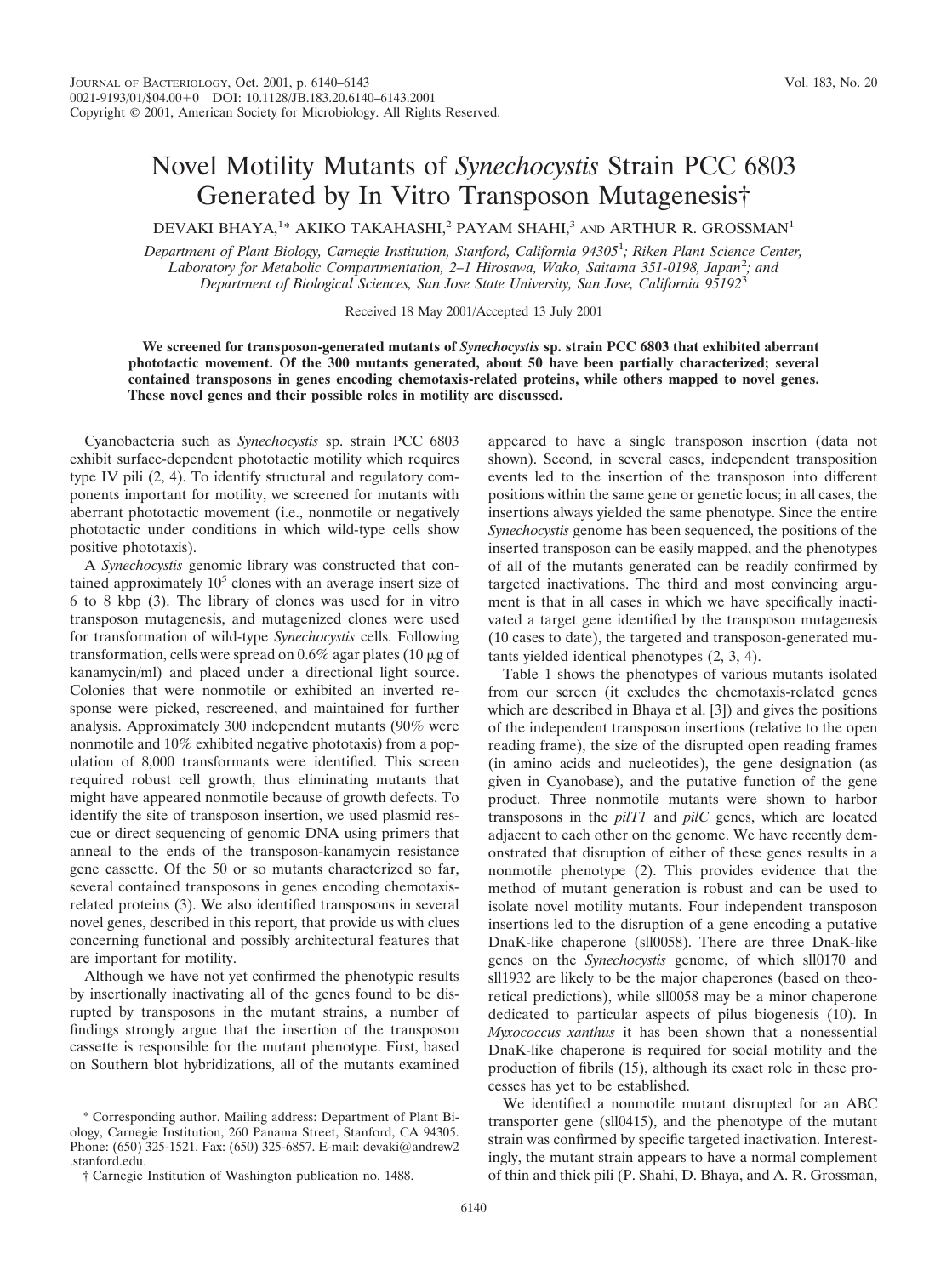| Phenotype | Position( $s$ ) of<br>transposon insertion(s) | Size of gene, amino acids<br>(nucleotides) | Gene<br>designation | Putative gene function and/or protein domain                                                                             |  |  |  |
|-----------|-----------------------------------------------|--------------------------------------------|---------------------|--------------------------------------------------------------------------------------------------------------------------|--|--|--|
| Nonmover  | $-13,776$                                     | 369 (1,107)                                | slr0161             | PilT1                                                                                                                    |  |  |  |
| Nonmover  | 521                                           | 405(1,215)                                 | $\sin 0162$         | PilC                                                                                                                     |  |  |  |
| Nonmover  | 99, 448, 534, 1107                            | 692 (2,076)                                | sll0058             | Chaperone                                                                                                                |  |  |  |
| Nonmover  | 617                                           | 354 (1,062)                                | s110415             | ABC transporter                                                                                                          |  |  |  |
| Nonmover  | 276, 606, 664                                 | 324 (972)                                  | sll0564             | Ubiquinone methyltransferase-like                                                                                        |  |  |  |
| Nonmover  | 270                                           | 133 (399)                                  | s110565             | E/Q-rich protein downstream of ubiquinone<br>methyltransferase                                                           |  |  |  |
| Nonmover  | 911                                           | 416 (1,248)                                | sll1575             | Eukaryotic-type serine/threonine protein kinase                                                                          |  |  |  |
| Nonmover  | 953                                           | 337(1,011)                                 | slr1991             | Adenylyl cyclase $(cya1)$                                                                                                |  |  |  |
| Nonmover  | 89                                            | 158 (474)                                  | $\sin 2016$         | Part of a gene locus (slr2015-2019) which includes an ABC<br>transporter (slr2019) and $p\ddot{i}A$ -like gene (slr2016) |  |  |  |
| Nonmover  | 83, 244, 583, 859                             | 360(1,080)                                 | slr2017             | Part of a gene locus (slr2015-2019)                                                                                      |  |  |  |
| Nonmover  | 78, 2280                                      | 799 (2,397)                                | slr2018             | Part of a gene locus (slr2015-2019)                                                                                      |  |  |  |
| Slowmover | 437                                           | 374 (1,122)                                | $\sin 0358$         | $E/P$ -rich                                                                                                              |  |  |  |
| Nonmover  | $-3, 443, 1057$                               | 535 (1,605)                                | slr1301             | E/O-rich coiled coil                                                                                                     |  |  |  |
| Nonmover  | 147                                           | 134 (402)                                  | slr1964             | O-rich                                                                                                                   |  |  |  |
| Nonmover  | 64, 348, 502                                  | 259 (777)                                  | sll0183             | Pentapeptide repeat domain and tetratricopeptide domain                                                                  |  |  |  |
| Slowmover | 342                                           | 286 (858)                                  | sll0414             | Pentapeptide repeat domain                                                                                               |  |  |  |
| Nonmover  | 97                                            | 169 (507)                                  | sll0301             | Pentapeptide repeat domain                                                                                               |  |  |  |

TABLE 1. Mutants generated by transposon mutagenesis

unpublished results). Of the approximately 42 putative ABC transporters of *Synechocystis* (http://www.biology.ucsd.edu/  $\approx$ ipaulsen/transport/), the one encoded by sll0415 has the highest similarity to an ABC transporter (PilH) required for motility in *M. xanthus* (38% identity and 60% similarity), although the role of the *M. xanthus* protein in motility is not known (16).

Three transposition events have been mapped to sll0564, whose gene product shows low but significant homology (25%) identity and 36% similarity) to a methyltransferase of the ubiquinone methyltransferase type which uses *S*-adenosylmethionine as a methyl donor. The putative polypeptide encoded by sll0564 does not resemble the CheR polypeptide, which is a methyltransferase involved in methylation of the methyl-accepting chemoreceptor proteins (11). Therefore, we cannot assign a function to this putative polypeptide without detailed biochemical analyses. It is also notable that a transposon which mapped to the gene (sll0565) downstream of the putative methyltransferase also produced a nonmotile phenotype, raising the possibility that both genes are important for motility. The putative sll0565 protein does not show similarity to any protein in the database with an assigned function but has a relatively high proportion of glutamine (Q) and glutamic acid (E) residues (see below).

Transposons have also been mapped to genes encoding polypeptides with homology to a eukaryotic-type serine-threonine kinase (sll1575) and an adenylyl cyclase (slr1991); both of these polypeptides may participate in signal transduction events required for phototactic movement. It has been shown previously that a lesion in the adenylyl cyclase gene resulted in a nonmotile strain (13). There are three genes on the *Synechocystis* genome that encode polypeptides with homology to adenylyl cyclase; it is not known if the other two genes (sll1161 and sll0646) function in the regulation of motility. Kamei et al. have also demonstrated that sll1575 is required for motility; however, the precise function of this kinase in motility is unclear (8). It is interesting that a eukaryotic-type kinase is involved in this process; this suggests that signal transduction events that govern phototaxis may involve complex interactions.

A novel locus containing five genes (slr2015 to slr2019) is interesting because transposons mapped to three of the genes (slr2016, slr2017, and slr2018). The polypeptide encoded by slr2016 shows weak but significant homology to the family of PilA-like polypeptides (4), while the slr2017 and slr2018 gene products do not show obvious homologies to other polypeptides in the databases, nor do they contain obvious functional motifs. We are currently examining the function of this locus

| TABLE 2. Novel mutants with high E, Q, and P percentages or repeated motifs |  |  |
|-----------------------------------------------------------------------------|--|--|
|                                                                             |  |  |

| Gene        | <b>Size</b> |                    | Insertion    | Amino acid composition | Signal          |                | Transmembrane | <b>PFAM</b>    |  |
|-------------|-------------|--------------------|--------------|------------------------|-----------------|----------------|---------------|----------------|--|
|             | Residues    | <b>Nucleotides</b> | position(s)  | $(\% E/\% Q/\% P)^{a}$ | peptide         | Coils          | helices       | designation(s) |  |
| $\sin 0358$ | 374         | 1.122              | 437          | 13/4.3/10.4            | No              | N <sub>0</sub> | No            | No hits        |  |
| s110565     | 133         | 399                | 270          | 10.5/11.3/0.8          | No              | Yes            | Yes           | No hits        |  |
| slr1964     | 134         | 402                | 147          | 5.2/10.4/0.75          | No              | Yes            | Yes           | No hits        |  |
| slr1301     | 535         | 1.605              | 3, 443, 1057 | 13.6/13.6/1.9          | N <sub>0</sub>  | Yes            | No            | No hits        |  |
| sll0183     | 259         | 777                | 64, 348, 502 | 5/4.6/3.1              | Yes $(18/19)^b$ | N <sub>0</sub> | Yes           | 00515, 00805   |  |
| sll0414     | 286         | 858                | 342          | 4.5/9.1/3.5            | No.             | No             | No            | 00805          |  |
| sll0301     | 169         | 507                | 97           | 3/2.4/1.2              | Yes $(32/33)$   | N <sub>0</sub> | Yes           | 00805          |  |

*<sup>a</sup>* Numbers in bold represent amino acid percentages higher than 10% (usual levels are 3 to 5%).

*b* Numbers in parentheses represent putative signal peptide cleavage sites.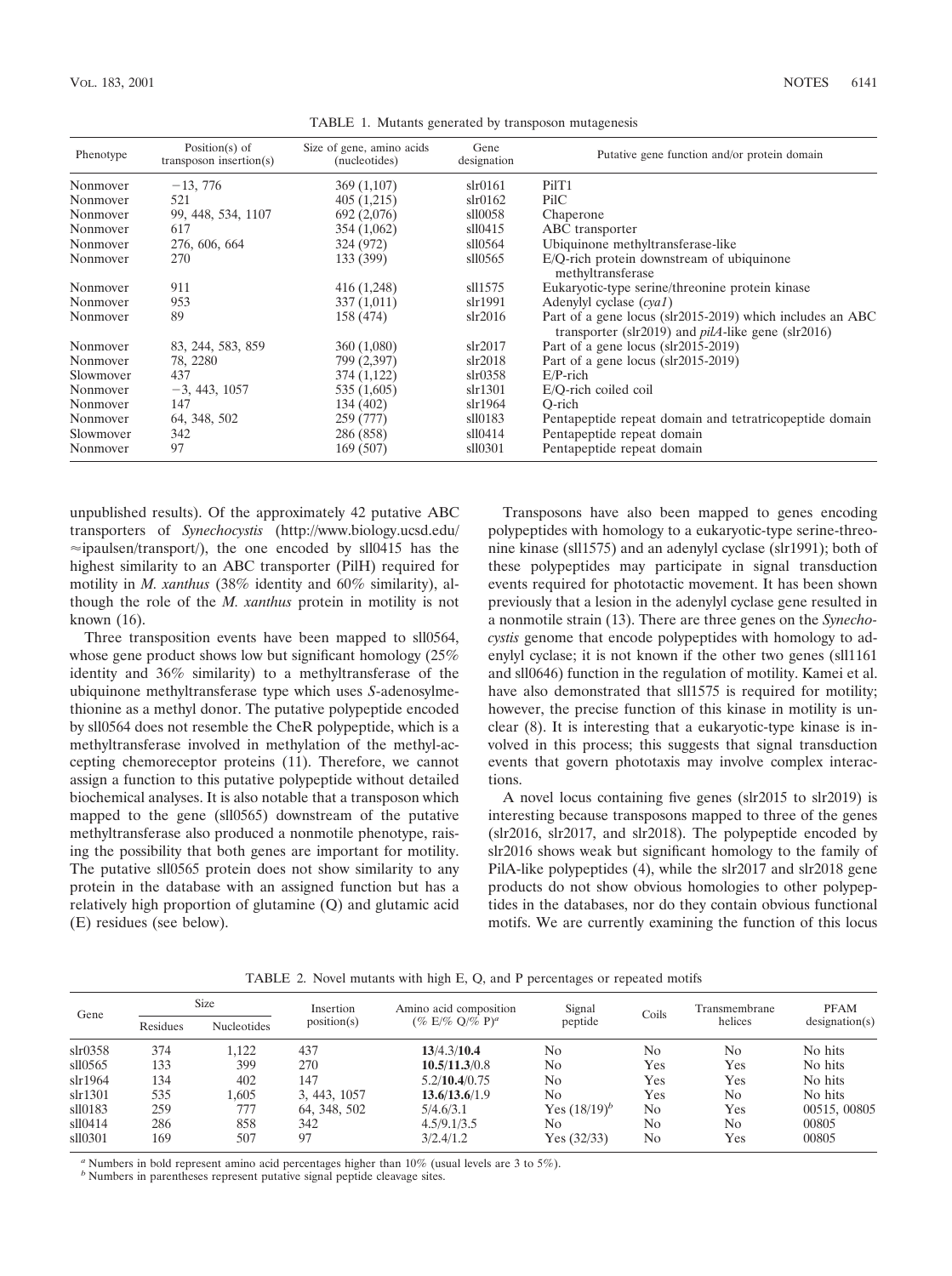|           |                                                                                                            | 20       |         | 40                                                               | 60  | 80  |       | 100 |     |  |
|-----------|------------------------------------------------------------------------------------------------------------|----------|---------|------------------------------------------------------------------|-----|-----|-------|-----|-----|--|
| sl10183   | ----MKERPFLVALGETTFAGAAHGANFEDLT--                                                                         |          |         | -QLLSTKKCPLCDLRGAGLVMVNLTRADLTGADLSGANLSGADLTGANLSGANLTSASLMGAN  |     |     |       |     | 90  |  |
| s110301   | -MSSFLVFSWRRWLONLILAIALVLEWAPSAL-                                                                          |          |         | - AQANTVNYTYGDLARSDFSHQDLNKAVFAAADLRESNFEGSDLSFSILTDAVFLHASLRGAN |     |     |       |     | 93  |  |
| s110414   | MVDNNQAQAILRQYQWGERNFPNLAERHIDLHGFTLAGADFSGSDFSEANLRGTDLQGCKLQGCYFNNADLSGANLAKADLRQASLIKTFLLKVNLQGAH       |          |         |                                                                  |     |     |       |     | 100 |  |
|           |                                                                                                            |          |         |                                                                  |     |     |       |     |     |  |
|           |                                                                                                            |          |         |                                                                  |     |     |       |     |     |  |
|           |                                                                                                            | 120      |         | 140                                                              |     | 180 |       | 200 |     |  |
| s110183   | BSGANLNGATTDGTDFREAYFDRETFINTNLETAYMOGEKAVPNTAGTPOLFYGWGLDETSKGNYGSALNHYDOALALDEEFAPGYLGRGLTLLKIGNEA : 190 |          |         |                                                                  |     |     |       |     |     |  |
| s110301   | MSGSLVDRVTLDFADLRDTIFTEM:ATRTRFYDTDDTCMDFS---------------DAVIDATOVKH-MCERAEGVNDVTG--                       |          |         |                                                                  |     |     |       |     | 159 |  |
| sl10414   | ENNALCAGALLTRANLEDACLHGALLTGADLTGAKESKAKYNQQTQFDAGFRPENFGLIKETGSATPDPQTEAOTOSPABLPTSLTVEDLLLTFEYLGNL : 200 |          |         |                                                                  |     |     |       |     |     |  |
|           |                                                                                                            |          |         |                                                                  |     |     |       |     |     |  |
|           |                                                                                                            |          |         |                                                                  |     |     |       |     |     |  |
|           |                                                                                                            | 220      |         | 240                                                              | 260 | 280 |       |     |     |  |
| sl10183   | SAKONVEYAOLLFEENOD--                                                                                       |          |         | -EVGVKTSEQFLEDLANMQEARROGAGNPOLDAIVRGVASMAFKYLLPLVGL--------     |     |     | : 259 |     |     |  |
| s110301 : |                                                                                                            | $-WATRD$ | silecia |                                                                  |     |     | : 169 |     |     |  |
| s110414   | GNHYLGSTMASRYLOSARPKQEWFAQFEWDKKIVKLNYQGAKQEQLTPKQIELAQOWAOOYVKSCTVIFKTFPTMIETDOCVFDVT :                   |          |         |                                                                  |     |     | 286   |     |     |  |
|           |                                                                                                            |          |         |                                                                  |     |     |       |     |     |  |

FIG. 1. Comparison of sll0183, sll0301, and sll0414, with black boxes indicating identical or conserved residues in all polypeptides and gray boxes indicating residues conserved in two polypeptides. The region with pentapeptide repeats is underlined; the tetratricopeptide motif of sll0183 is indicated by black circles.

by generating specific, nonpolar gene disruptions in each open reading frame and analyzing the effect of the disruptions on pilus morphology and biogenesis.

Table 2 lists seven genes encoding putative novel polypeptides that we have identified as being required for motility, based on phenotypes of strains mutated in these genes. These polypeptides fall into two distinct categories. The first category, represented by slr0358, sll0565, slr1964, and slr1301, are polypeptides that are relatively rich (defined here as being higher than 10%, usual levels being between 3 and 5%) in glutamic acid (E) or glutamine (Q) residues and that do not appear to have any recognizable motifs (based on analysis by Pfam [http://pfam.wustl.edu/index.html] or COG [http://www .ncbi.nlm.nih.gov/COG/] [1, 12]). While these four putative polypeptides appear to lack a signal sequence, sll0565 and slr1964 have potential transmembrane helices at the amino (N) or carboxy (C) terminus, respectively, based on DAS analysis (http://www.sbc.su.se/≈miklos/DAS/) (7). Furthermore, all of these polypeptides except slr0358, which is proline (P) rich, have the possibility of forming coiled-coil structures, based on the predictions of Coils (http://www.ch.embnet.org/software/ COILS form.html) (9). The coiled-coil configuration of the putative slr1301 polypeptide may be especially extensive (data not shown). It has recently been demonstrated that FrzS of *M. xanthus* has an extensive coiled-coil structure and an FrzS mutant is incapable of social motility (14). Proteins rich in glutamate and glutamine residues and with the ability to form coiled coils may be involved in protein-protein interactions, often being part of a large macromolecular complex (6).

The putative polypeptides encoded by sll0183, sll0414, and sll0301 are in a second category that is distinguished by the presence of a repeated pentapeptide (XGAD/NL) motif categorized in the Pfam database as pfam 00805 (ANLSGADLT-GADLRGADLSGADLTGANLSGANLSGADLSG). The repeat of a leucine residue every fifth residue is reminiscent of a leucine zipper, but this region is not predicted to form an alpha helix (Fig. 1). There are 15 polypeptides encoded by the *Synechocystis* genome that contain this domain (slr1819, sll1446, *sll0414***,** slr1851, slr1152, slr1519, slr0516, slr0967, sll0274, slr0719, *sll0183*, sll0577, *sll0301*, sll1011, and slr1697; genes in italic are transposon mutants). The proteins encoded by sll0183 and sll0301 may also contain signal sequences (the putative cleavage sites are shown in Table 2). The protein encoded by sll0183 contains a second motif which is a tetratricopeptide repeat (amino acid 150 to 180) (Fig. 1**)**. This motif (pfam 00515) represents an ancient module that functions in protein-protein interactions and participates in many cellular processes, including cell cycle progression, transcription, chaperone action, and protein transport (5). These findings raise the intriguing possibility that pilus biogenesis or function requires several polypeptides critical for protein-protein interactions, possibly having a scaffold or architectural function. We are currently addressing these questions.

The results of the mutant screen highlight two intriguing findings. First, there appear to be many polypeptides involved in cyanobacterial motility that have specific biochemical functions (based on homologies with other proteins), but their role in motility is relatively unexplored. We have evidence that two loci (*tax1* and *tax3*) which contain several *che*-like genes are involved in pilus-mediated phototaxis (3). These loci include histidine kinases as well as a chemoreceptor with a putative phytochrome-like chromophore-binding domain. We postulate that these proteins are involved in a complex signal transduction pathway that regulates phototaxis (3). In some cases analogous proteins have been found to be required for motility in other organisms, such as *M. xanthus*. Second, groups of polypeptides with distinct structural characteristics are required for motility, and although their role in motility is not known, they may serve to facilitate interactions among proteins in large complexes or be part of an intracellular matrix that is required to assemble and/or anchor the pilus-associated motor complex.

The work presented in this manuscript was supported in part by National Science Foundation grant MCB 9727836.

## **REFERENCES**

- 1. **Bateman, A., E. Birney, R. Durbin, S. R. Eddy, K. L. Howe, and E. L. Sonnhammer.** 2000. The Pfam protein families database. Nucleic Acids Res. **28:**263–266.
- 2. **Bhaya, D., N. R. Bianco, D. Bryant, and A. Grossman.** 2000. Type IV pilus biogenesis and motility in the cyanobacterium *Synechocystis* sp PCC 6803*.* Mol. Microbiol. **37:**941–951.
- 3. **Bhaya, D., A. Takahashi, and A. Grossman.** 2001. Light regulation of Type IV pilus-dependent motility by chemosensor-like elements in *Synechocystis* PCC 6803. Proc. Natl. Acad. Sci. USA **98:**7540–7545.
- 4. **Bhaya, D., N. Watanabe, T. Ogawa, and A. R. Grossman.** 1999. The role of an alternate sigma factor in motility and pili formation in the cyanobacterium *Synechocystis* sp. strain PCC 6803. Proc. Natl. Acad. Sci. USA **96:**3188– 3193.